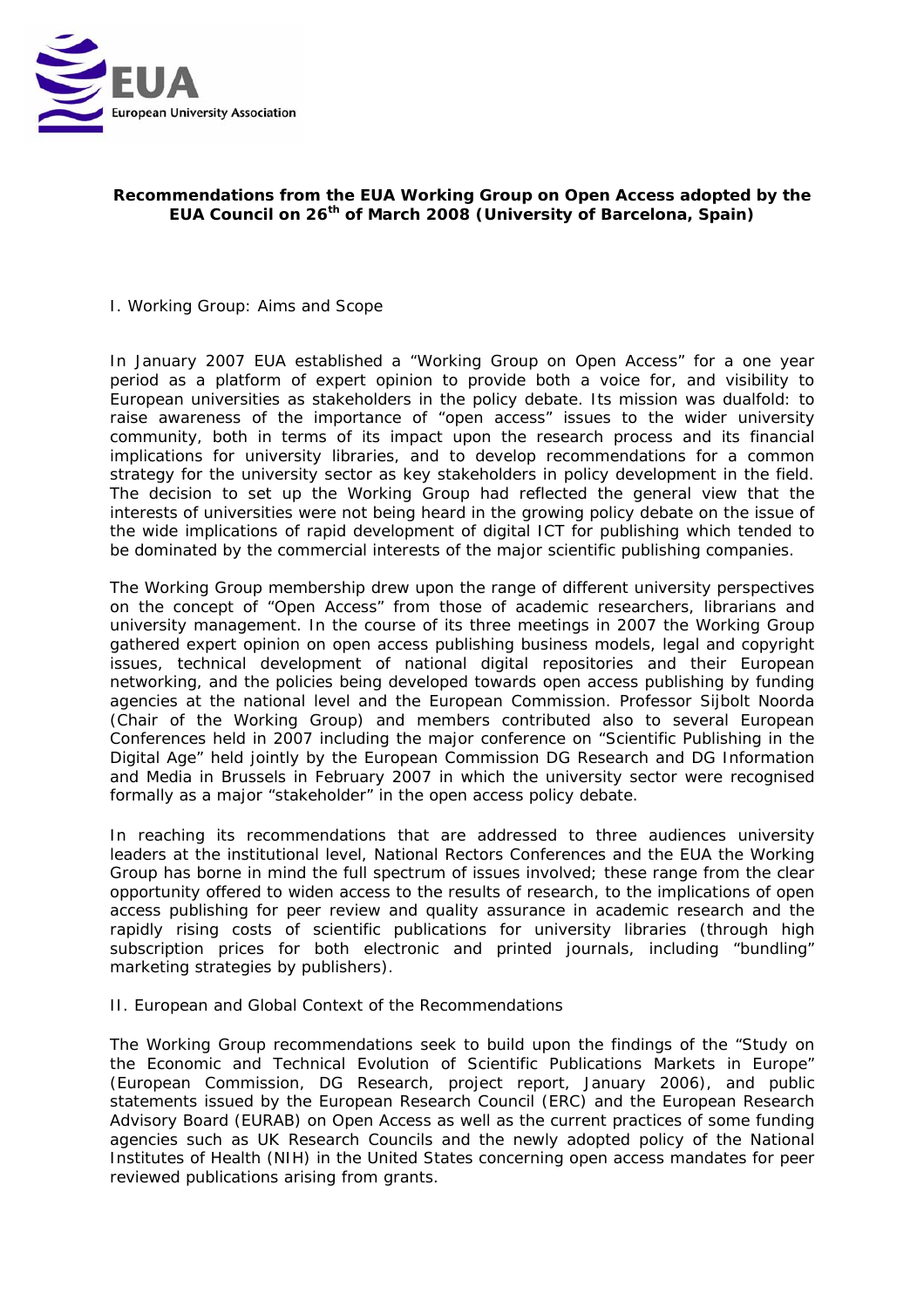

In the European context the most recent significant development has been the ERC announcement on  $17<sup>th</sup>$  December 2007 of its position on open access, as follows: The ERC requires that all peer reviewed publications from ERC funded research projects be deposited on publication into an appropriate research repository where available, such as PubMedCentral, ArXiv or an institutional repository, and subsequently made Open Access within 6 months of publication.

The Working Group recommendations seek also to provide support to European level initiatives promoting institutional repositories, their networking and wider accessibility through the future Confederation of European Repositories being developed by the DRIVER project consortium (funded under the European Commission 7th Research Framework Programme) and other university led initiatives such as EurOpenScholar and the UNICA network.

### III. Recommendations

The Working Group recommendations (below) are based upon the following core premises: the university's role and responsibility as guardian of research knowledge as a "public good"; the results of publicly funded research should be publicly available as soon as possible; and quality assurance peer review processes are preconditions for scholarly publishing and therefore are essential to be maintained in the digital publishing mode.

It is important to emphasise that the scope of the Working Group recommendations cover as a priority the need for the enhancement of open access to peerreviewed published research literature only, and not scientific research data, teaching materials etc. Issues of access to research data, its archiving and preservation need further attention from universities, funding agencies and scientific professional bodies, and are subject to several initiatives at the national and European level which are not addressed here (e.g. the Alliance for Permanent Access and European Digital Information Infrastructure).

A. Recommendations for University Leadership

1. Universities should develop institutional policies and strategies that foster the availability of their quality controlled research results (in the form of research papers and other outputs) for the broadest possible range of users, maximising their visibility, accessibility and scientific impact.

2. The basic approach for achieving this should be the creation of an institutional repository or participation in a shared repository. These repositories should be established and managed according to current best practices (following recommendations and guidelines from DRIVER and similar projects) complying with the OAIPMH protocol and allowing interoperability and future networking for wider usage.

3. University institutional policies should require that their researchers deposit (selfarchive) their scientific publications in their institutional repository upon acceptance for publication. Permissible embargoes should apply only to the date of open access provision and not the date of deposit. Such policies would be in compliance with evolving policies of research funding agencies at the national and European level such as the ERC.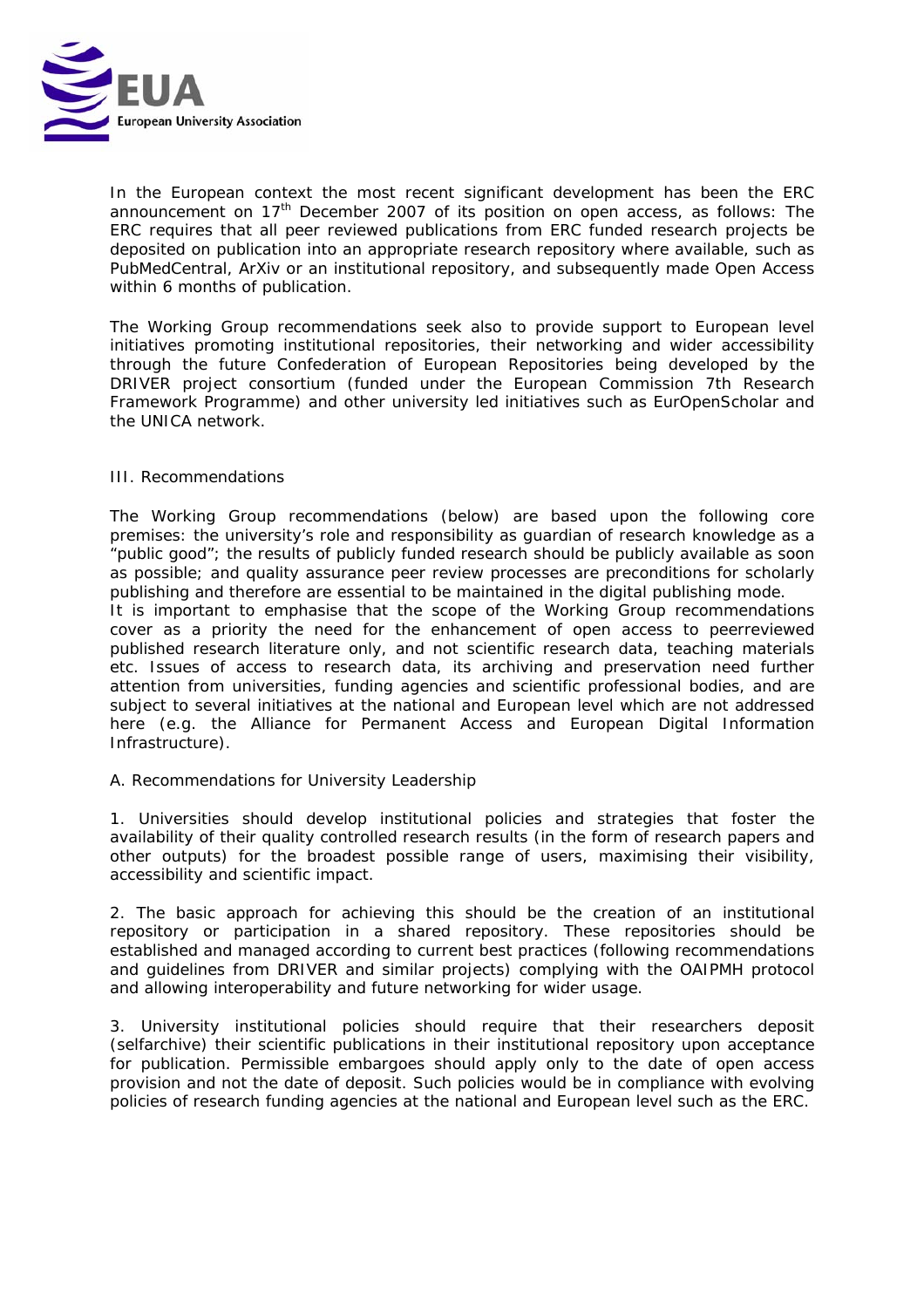

4. University policies should include copyright in the institutional intellectual property rights (IPR) management. It should be the responsibility of the university to inform their faculty researchers about IPR and copyright management in order to ensure the wider sharing and reuse of the digital research content they have produced. This should include a clear policy on ownership and management of copyright covering scholarly publications and define procedures for ensuring that the institution has the right to use the material produced by its staff for further research, educational and instructional purposes.

5. University institutional policies should explore also how resources could be found and made available to researchers for author fees to support the emerging "author pays model" of open access.

B. Recommendations for National Rectors' Conferences

1. All National Rectors' Conferences should work with national research funding agencies and governments in their countries to implement the requirement for selfarchiving of research publications in institutional repositories and other appropriate open access repositories according to best practice models of the ERC and existing national research funding agencies operating open access mandates. National Rectors' Conferences should encourage governments to work within the framework of the "Council of the European Union Conclusions on Scientific Information in the Digital Age: Access, Dissemination and Preservation" adopted at the EU Competitiveness Council meeting on 22nd23rd November 2007.

2. National Rectors' Conferences should attach high priority to raising the awareness of university leadership to the importance of open access policies in terms of enhanced visibility, access and impact of their research results.

C. Recommendations for the European University Association

1. EUA should continue to contribute actively to the policy dialogue on Open Access at the European level with a view to a selfarchiving mandate for all research results arising from EU research programme/project funding, hence in support of and building upon the ERC position and other international initiatives such as that of the US National Institutes of Health (NIH).

2. EUA should continue to be visible and to rally expertise from Europe's universities on Open Access issues to provide input to European and International events advancing open access to scientific publications, research data and their preservation.